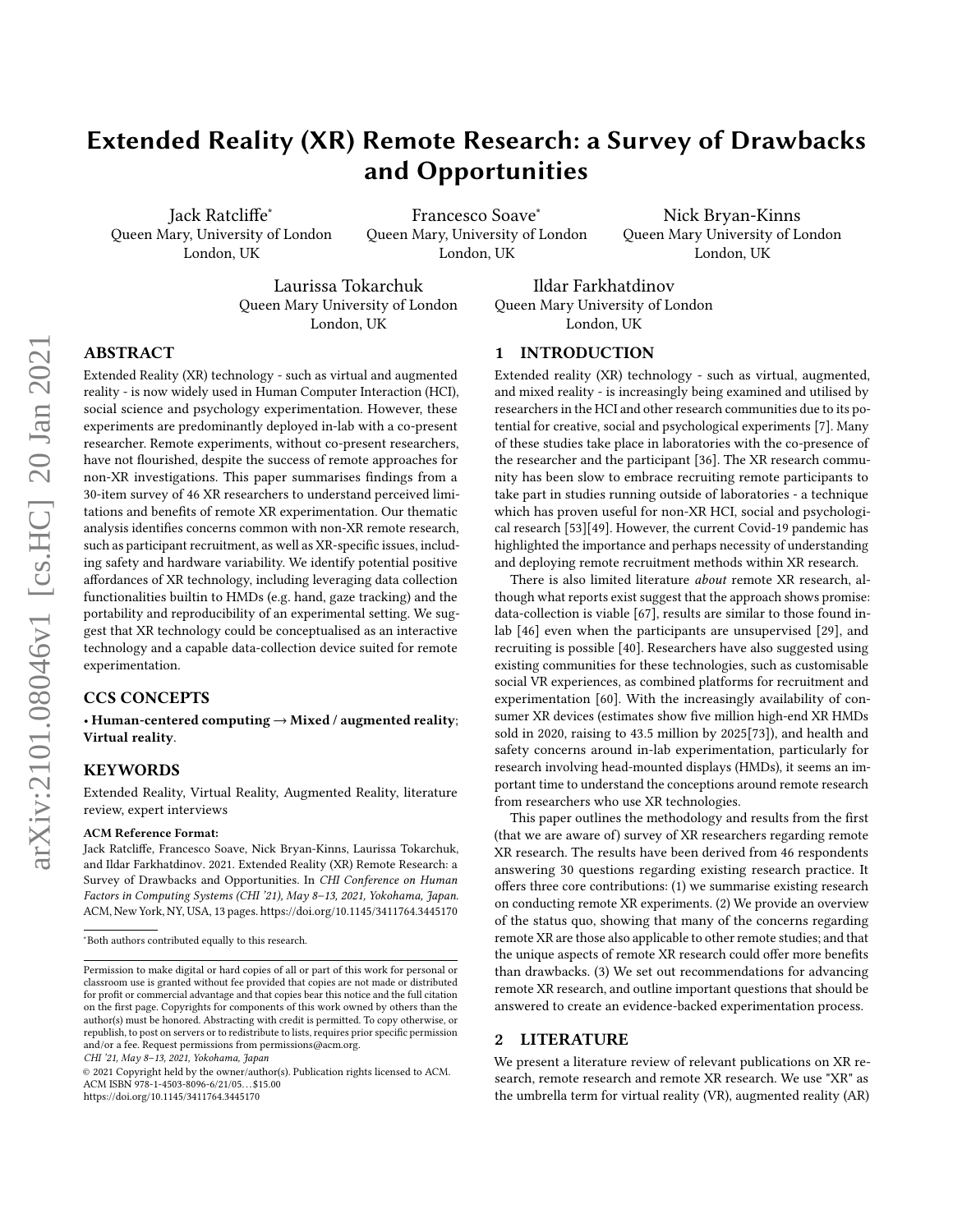and mixed reality (MR) [\[39\]](#page-11-7). This space is also sometimes referred to as spatial or immersive computing.

The chapter is organised in three parts. First, we explore conventional XR experiments under 'normal' conditions (e.g. in laboratory andor directly supervised by the researcher). We then summarise existing literature on remote experiments in XR research. Finally, we report the main findings in previous publications on remote data collection and experimentation.

# 2.1 Conventional XR experiments

2.1.1 Experiment types and fields of interest. According to Suh and Prohpet's 2018 systematic literature review [\[71\]](#page-12-3), XR experiments involving human participants can broadly be categorised into two groups: (1) studies about XR, and (2) studies about using XR. The first group focuses on the effects of XR system features on the user experience (e.g. if enhancing embodiment could affect presence outcomes [\[56\]](#page-11-8)), whereas the second category examines how the use of an XR technology modifies a measurable user attribute (e.g. if leveraging XR embodiment could affect learning outcomes [\[55\]](#page-11-9)). Across these categories there have been a variety of explorations on different subjects and from different academic fields. These include social psychological [\[7\]](#page-10-0), including social facilitation–inhibition [\[28\]](#page-11-10), conformity and social comparison [\[6\]](#page-10-1), social identity [\[34\]](#page-11-11); neuroscience and neuropsychology [\[36\]](#page-11-0), visual perception [\[78\]](#page-12-4), multisensory integration [\[14\]](#page-10-2), proxemics [\[61\]](#page-11-12), spatial cognition [\[75\]](#page-12-5), education and training [\[54\]](#page-11-13), therapeutic applications [\[20\]](#page-11-14), pain remediation [\[23\]](#page-11-15), motor control [\[16\]](#page-10-3), terror management [\[30\]](#page-11-16) and media effects such as presence [\[4\]](#page-10-4).

The theoretical approaches behind these studies are also disparate, including theories such as conceptual blending, cognitive load, constructive learning, experiential learning, flow, media richness, motivation, presence, situated cognition, the stimuli-organismresponse framework and the technology acceptance model [\[71\]](#page-12-3).

2.1.2 Data collection, approaches and techniques. According to Suh and Prophet's meta-analysis, the majority of XR research explorations have been experiments (69%) [\[71\]](#page-12-3). Other types of explorations include surveys (24%), interviews (15%) and case studies (9%). These approaches have been used both alone and in combination with each other. Data collection methods are predominantly quantitative (78%), although qualitative and mixed approaches are also used. Another systematic review of XR research (focused on higher education) [\[54\]](#page-11-13) adds focus group discussion and observation as research methods, and presents two potential subcategories for experiments: mobile sensing and "interaction log in VR app", in which the XR application logs the user's activities and the researcher uses the resulting log for analysis.

The types of data logging found in XR experiments are much the same as those listed in Weibel's exploration of physiological measures in non-immersive virtual reality [\[77\]](#page-12-6), with studies using skin conductance [\[79\]](#page-12-7), heart rate [\[18\]](#page-11-17), blood pressure [\[27\]](#page-11-18), as well as electroencephalogram (EEG) [\[1\]](#page-10-5). Built-in inertial sensors that are integral to providing an XR experience, such as head and hand position for VR HMDs, have also been widely used for investigations, including posture assessment [\[9\]](#page-10-6), head interaction

tracking [\[80\]](#page-12-8), gaze and loci of attention [\[52\]](#page-11-19) and gesture recognition [\[31\]](#page-11-20), while velocity change [\[76\]](#page-12-9) has also been used in both VR and AR interventions.

2.1.3 Benefits of XR experiments. There are many suggested benefits to using XR technology as a research tool: it allows researchers to control the mundane-realism trade-off [\[2\]](#page-10-7) and thus increase the extent to which an experiment is similar to situations encountered in everyday life without sacrificing experimental control [\[7\]](#page-10-0); to create powerful sensory illusions within a controlled environment (particularly in VR), such as illusions of self-motion and influence the proprioceptive sense [\[65\]](#page-12-10); improve replication [\[7\]](#page-10-0) by making it easier to recreate entire experimental environments; and allow representative samples[\[7\]](#page-10-0) to experience otherwise inaccessible environments, when paired with useful distribution and recruitment networks.

2.1.4 Challenges of XR experiments. Pan [\[47\]](#page-11-21) explored some of the challenges facing experiments in virtual worlds, which continue to be relevant in immersive XR explorations. These include the challenge of ensuring the experimental design is relevant for each technology and subject area; ensuring a consistent feeling of selfembodiment to ensure engaged performance [\[35\]](#page-11-22); avoid uncanny valley, in which characters which look nearly-but-not-quite human are judged as uncanny and are aversive for participants [\[44\]](#page-11-23); simulation sickness and nausea during VR experiences[\[45\]](#page-11-24); cognitive load [\[72\]](#page-12-11) which may harm participation results through overstimulation, particularly in VR [\[69\]](#page-12-12) [\[41\]](#page-11-25); novelty effects of new technology interfering with results [\[15\]](#page-10-8) [\[19\]](#page-11-26); and ethics, especially where experiences in VR could lead to changes in participants' behaviour and attitude in their real life [\[5\]](#page-10-9) and create false memories [\[63\]](#page-12-13).

# 2.2 Remote XR experiments

There has been little research into remote XR experimentation, particularly for VR and AR HMDs. By remote, we mean any experiment that takes place outside of a researcher-controlled setting. This is distinct from field or in-the-wild research, which is research "that seeks to understand new technology interventions in everyday living" [\[58\]](#page-11-27), and so is dependent on user context. These definitions are somewhat challenged in the context of remote VR research, as for VR, remote and field/in-the-wild are often the same setting, as the location where VR is most used outside the lab is also where it is typically experienced (e.g. home users, playing at home [\[40\]](#page-11-5)). For AR, there is a greater distinction between remote, which refer to any AR outside of the controlled setting of the lab; and field/in-the-wild, which require a contextual deployment.

In terms of remote XR research outcomes, Mottelson and Hornbæk [\[46\]](#page-11-3) directly compared in-lab and remote VR experiment results. They found that while the differences in performance between the in-lab and remote study were substantial, there were no significant differences between effects of experimental conditions. Similarly, Huber and Gajos explored uncompensated and unsupervised remote VR samples and were able to replicate key results from the original in-lab studies, although with smaller effect sizes [\[29\]](#page-11-4). Finally, Steed et al. showed that collecting data in the wild is feasible for virtual reality systems [\[67\]](#page-12-1).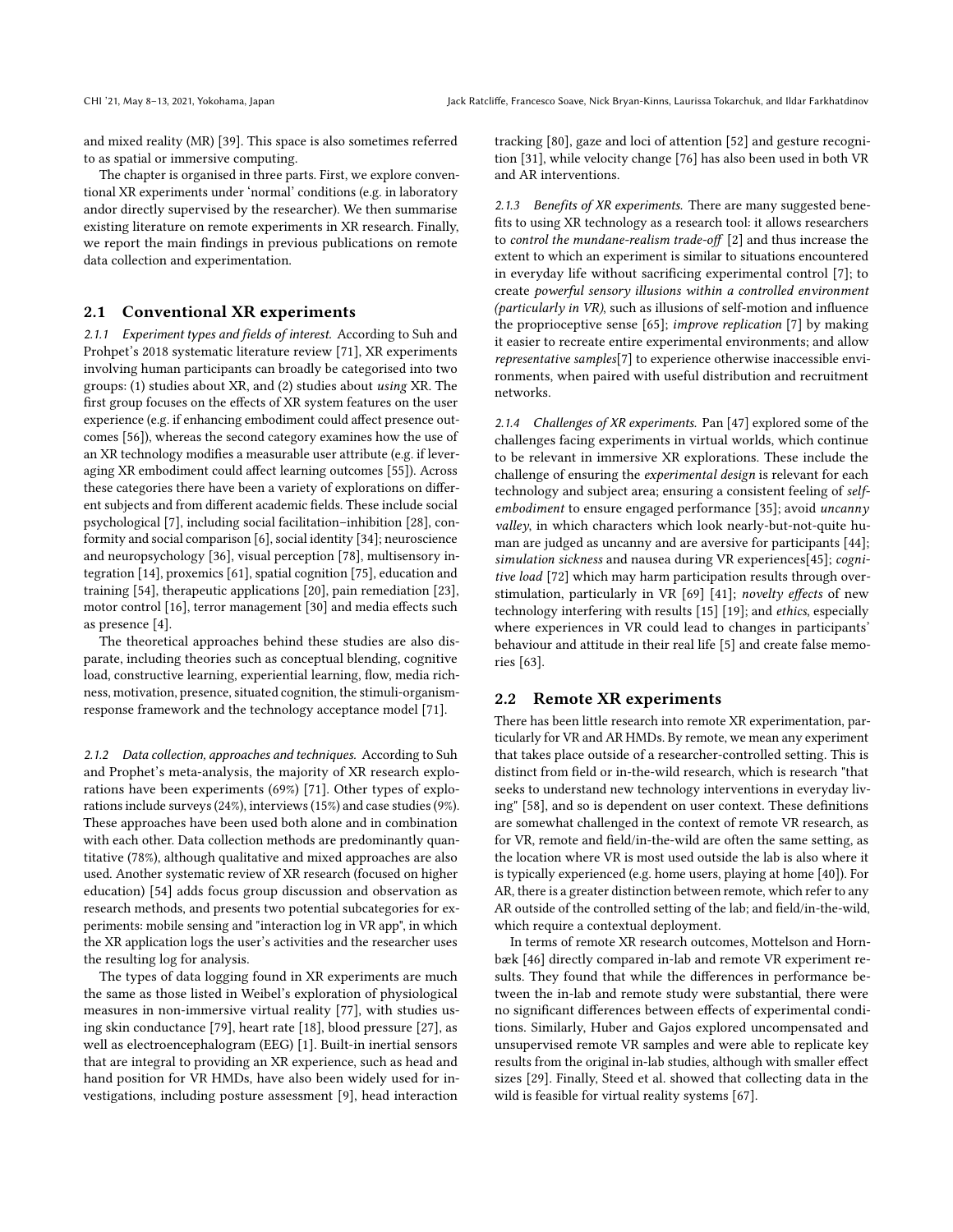Ma et al. [\[40\]](#page-11-5) is perhaps the first published research on recruiting remote participants for VR research. The study, published in 2018, used the Amazon Mechanical Turk (AMT) crowdsourcing platform, and received 439 submissions over a 13-day period, of which 242 were eligible. The participant demographics did not differ significantly from previously reported demographics of AMT populations in terms of age, gender, and household income. The notable difference was that the VR research had a higher percentage of U.S.-based workers compared to others. The study also provides insight into how remote XR studies take place: 98% of participants took part at home, in living rooms (24%), bedrooms (18%), and home offices (18%). Participants were typically alone (84%) or in the presence of one (14%) or two other people (2%). Participants reported having "enough space to walk around" (81%) or "run around (10%)". Only 6% reported that their physical space would limit their movement.

While Ma et al's work is promising in terms of reaching a representative sample and the environment in which participants take part in experiments, it suggests a difficulty in recruiting participants with high-end VR systems, which allow six-degrees of freedom (the ability to track user movement in real space) and leverage embodied controllers (e.g. Oculus Rift, HTC Vice). Only 18 (7%) of eligible responses had a high-end VR system. A similar paucity of high-end VR equipment was found by Mottelson and Hornbæk [\[46\]](#page-11-3), in which 1.4% of crowdworkers had access to these devices (compared to 4.5% for low-end devices, and 83.4% for Android smartphones). This problem is compounded if we consider Steed et al's finding that only 15% of participants provide completed sets of data [\[67\]](#page-12-1).

An alternative approach to recruiting participants is to create experiments inside existing communities of XR users, such as inside the widely-used VR Chat software [\[60\]](#page-11-6). This allows researchers to enter into existing communities of active users, rather than attempt to establish their own. However, there are significant limitations for building experiments on platforms not designed for experimentation, such as programming limitations, the ability to communicate with outside services for data storage, and the absence of bespoke hardware interfaces.

# 2.3 Remote data collection and experimentation

2.3.1 Validity, benefits, drawbacks and differences. Using networks for remote data collection from human participants has been proven valid in some case studies [\[22,](#page-11-28) [37\]](#page-11-29). In Gosling et al's comprehensive and well-cited study [\[22\]](#page-11-28), internet-submitted samples were found to be diverse, generalise across presentation formats, were not adversely affected by non-serious or repeat respondents, and present results consistent with findings from in-lab methods. There is similar evidence for usability experiments, in which both the lab and remote tests captured similar information about the usability of websites [\[74\]](#page-12-14).

That said, differences in results for lab and remote experiments are common [\[10,](#page-10-10) [64,](#page-12-15) [70\]](#page-12-16). The above website usability study also found that in-lab and remote experiments offered their own advantages and disadvantages in terms of the usability issues uncovered [\[74\]](#page-12-14). The factors that influence differences between in-lab and remote research are still being understood, but even beyond experiment design, there is evidence that even aspects such as the

participant-perceived geographical distance between the participant and the data collection system influences outcomes [\[43\]](#page-11-30).

Reips' [\[57\]](#page-11-31) well-cited study outlined 18 advantages of remote experiments, including (l) easy access to a demographically and culturally diverse participant population, including participants from unique and previously inaccessible target populations; (2) bringing the experiment to the participant instead of the opposite; (3) high statistical power by enabling access to large samples; (4) the direct assessment of motivational confounding; and (5) cost savings of lab space, person-hours, equipment, and administration. He found seven disadvantages: (l) potential for multiple submissions, (2) lack of experimental control, (3) participant self-selection, (4) dropout, (5) technical variances, (6) limited interaction with participants and (7) technical limitations.

2.3.2 Supervised vs unsupervised. With the increasing availability of teleconferencing, it has become possible for researchers to be co- "tele"present and supervise remote experiments through scheduling webcam experiment sessions. This presents a distinction from the unsupervised internet studies discussed above, and brings its own opportunities and limitations.

Literature broadly suggests that unsupervised experiments provide suitable quality data collection [\[26,](#page-11-32) [32,](#page-11-33) [59\]](#page-11-34). A direct comparison between a supervised in-lab experiment and a large, unsupervised web-based experiment found that the benefits outweighed its potential costs [\[59\]](#page-11-34); while another found that a higher percentage of high-relevance responses came from unsupervised participants than supervised ones in a qualitative feedback setting [\[26\]](#page-11-32). There is also evidence that unsupervised participants react faster to tasks over the internet than those observed in the laboratory [\[32\]](#page-11-33).

For longitudinal studies, research in healthcare has found no significant difference between task adherence rates between unsupervised and supervised groups [\[17\]](#page-11-35). However, one study noted that supervised studies had more effective outcomes [\[38\]](#page-11-36).

2.3.3 Crowdworkers: Viable? Remote data collection was theorised to bring easy access to participants, including diverse participants and large samples [\[57\]](#page-11-31). Researchers have found that recruiting crowdworkers, people who work on tasks distributed to them over the internet, allowed them access to a large participant pool[\[49\]](#page-11-2), with enough diversity to facilitate cross-cultural and international research [\[11\]](#page-10-11). Research has found that crowdworkers were significantly more diverse than typical American college samples and more diverse than other internet recruitment methods [\[11\]](#page-10-11), at an affordable rate [\[49\]](#page-11-2)[\[11\]](#page-10-11). This has allowed researchers a faster theoryto-experiment cycle [\[42\]](#page-11-37).

Results from crowdworker-informed studies have been shown to reproduce existing results from historical in-lab studies [\[49\]](#page-11-2) [\[11\]](#page-10-11) [\[66\]](#page-12-17), while a direct comparison between experiment groups of crowdworkers, social media-recruited participants and on-campus recruitment, found almost indistinguishable results [\[13\]](#page-10-12).

Some distinctions between crowdworkers and in-lab have been discovered, however. Comparative experiments between crowdworkers and in-person studies have suggested slightly higher participant rejection rates [\[66\]](#page-12-17), while participants have been shown to report shorter narratives than other groups of college students (both online and in-person) and use proportionally more negative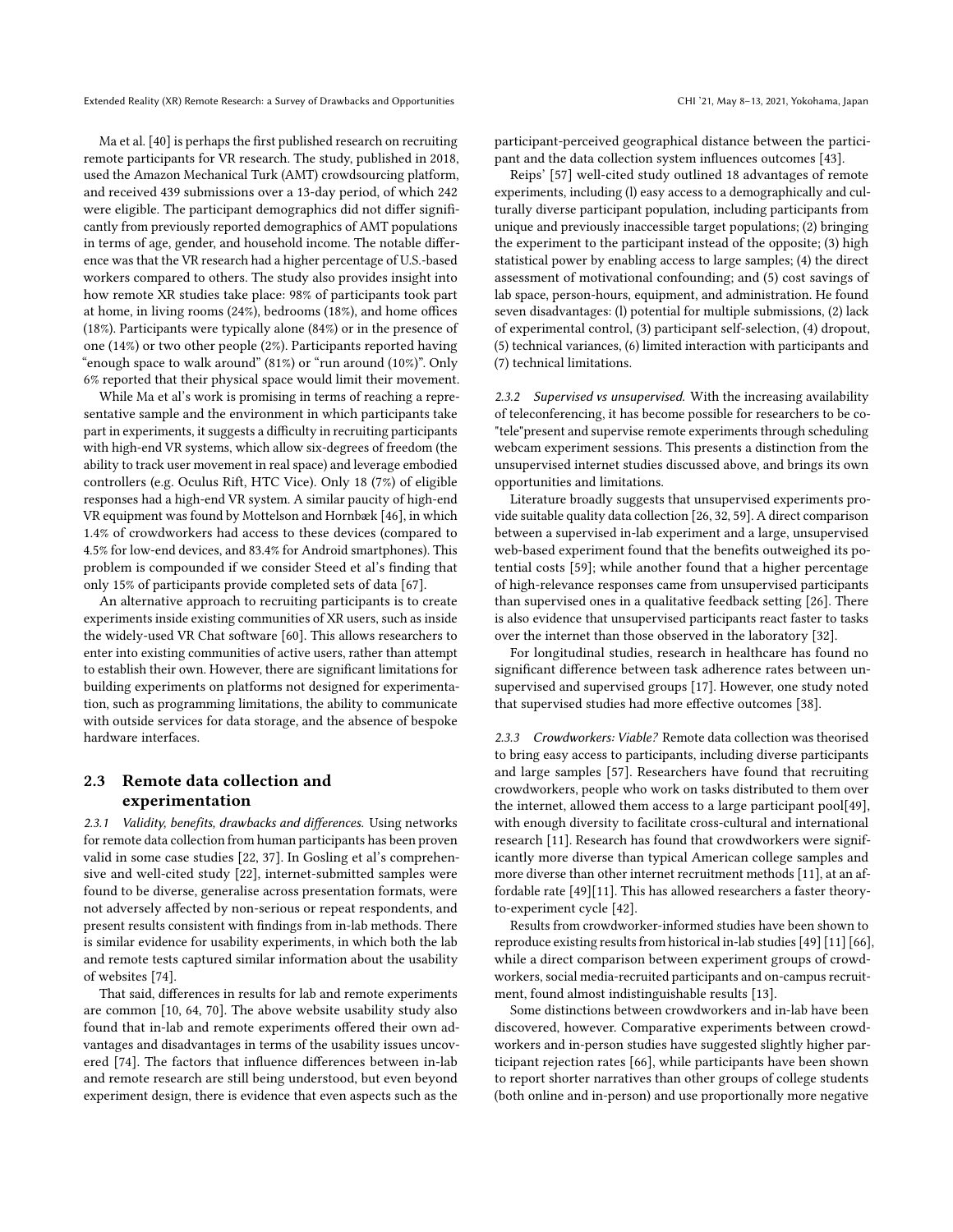emotion terms than college students reporting verbally to an experimenter [\[24\]](#page-11-38).

Distinctions also exist within crowdworker recruitment sources. A study of AMT, CrowdFlower (CF) and Prolific Academic (ProA) found differences in response rate, attention-check question results, data quality, honesty, diversity and how successfully effects were reproduced [\[50\]](#page-11-39).

Data quality is a common concern regarding crowdworkers [\[21\]](#page-11-40). However, attention-check questions used to screen out inattentive respondents or to increase the attention of respondents have been shown to be effective in increasing the quality of data collected [\[3\]](#page-10-13), as have participant reputation scores [\[51\]](#page-11-41).

A growing concern regarding crowdworkers is non-naivete, in which participants having some previous knowledge of the study or similar studies that might bias them in the experiment. Many workers report having taken part in common research paradigms [\[48\]](#page-11-42), and there are concerns that if researchers continue to depend on this resource, the problem may expand. As such, further efforts are needed by researchers to identify and prevent non-naive participants from participating in their studies [\[12\]](#page-10-14).

#### 2.4 Summary

It is clear that remote methods have been usefully deployed for non-XR research, and seemingly bring benefits such as easier participant recruitment, reduced recruitment cost and broadened diversity, without introducing major biases. However, there is still a paucity of research regarding the extent to which remote XR research can and has been used to leverage the unique benefits of both XR (environmental control, sensory illusions, data collection, replication) and remote (participation, practicality, cost-savings) methods, as well as the potential impact of their combined limitations. Therefore a survey of XR researcher experiences and beliefs regarding remote XR research could help us understand how these apply practically at the current time, and understand the key areas for future developments in this field.

# 3 METHODOLOGY

# 3.1 Survey

We surveyed current practice to outline the researcher-perceived benefits and drawbacks of lab-based and remote XR research. We used a 30-item qualitative questionnaire that enquired about participants' existing lab-based and remote research practices; thoughts on future lab-based and remote research; and potential benefits and drawbacks for each area. The survey was circulated through relevant mailing lists (visionlist@visionscience.com, BCS-HCI@ jiscmail.ac.uk, chi-announcements@listserv.acm.org), to members of groups thinking of or currently running remote studies, and to members of universities' virtual and augmented reality groups found via search engines.

Responses were thematically analysed using an inductive approach based upon Braun and Clarke's six phases of analysis [\[8\]](#page-10-15). The coding and theme generation process was conducted twice by independent researchers; themes were then reviewed collaboratively to create the final categorisations.

### 3.2 Participants

We received 46 responses to our survey from 36 different (predominantly academic) institutions. Most responses came from researchers based in Europe and North America, but responses also came from Asia. The majority of participants were either PhD students (18) or lecturers, readers or professors (11) at universities. Other roles were academic/scientific researcher (5), masters student (5), corporate researcher (4) and undergraduate student (2). A diverse set of ages responded to the survey: 18-24 (5), 25-34 (22), 35-44 (11), 45+ (6), and gender skewed male (29) over female (16) or other (1).

### 4 PARTICIPANT XR SETUP RESULTS

Participants were more likely to have previously ran in-lab studies (37) than remote studies (14). Twenty-seven participants noted that, because of the Covid-19 pandemic, they have considered conducting remote XR experiments. In the next six months, more researchers were planning to run remote studies (24) than lab-based (22).

<span id="page-3-0"></span>Participants predominantly categorised their research as VR-only (28) over AR-only (5). Ten participants considered their research as both VR and AR (and three did not provide an answer). This result



Figure 1: Type of XR medium explored by survey respondents.

<span id="page-3-1"></span>

Figure 2: Features used by respondents in their user studies. (A) Embodied Interactivity: using embodied controller/camera-based movement. (B) Embodied Movement:using your body to move/"roomscale". (C) Abstract Movement: using a gamepad or keyboard and mouse to move. (D) Sound 3D: binaural acoustics. E) Spoken Input. (F) Abstract Interactivity: using a gamepad or keyboard and mouse to interact. (G) Sound non-3D: mono/stereo audio. (H) Unique features: e.g. haptics, hand tracking, scent.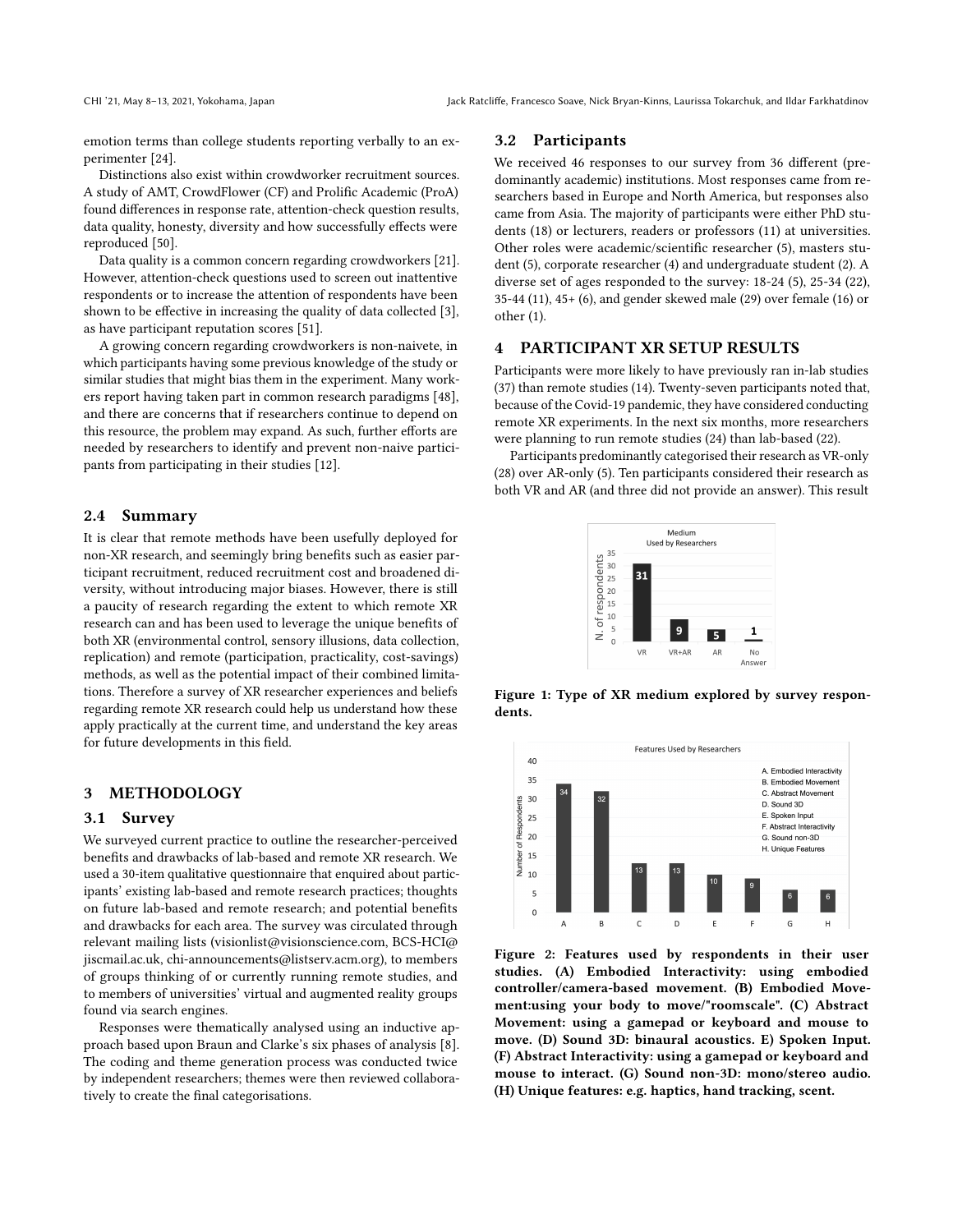is illustrated in Fig. [1.](#page-3-0) In terms of research hardware, the majority of VR research leveraged virtual reality HMD-based systems with six degrees of freedom (32), that tracks participants' movements inside the room, over three degrees of freedom (15) or CAVE systems (1). Nineteen researchers made use of embodied or gesture controllers, where the position of handheld controllers are tracked in the real world and their position virtualised. For AR, HMDs were the predominant medium (13) over smartphones (9), with some researchers (5) using both.

An array of supplementary technologies and sensors were also reported by 13 respondents, including gaming joysticks, haptic actuators, a custom haptic glove, motion capture systems, e-textiles, eye-trackers, microphones, computer screens, Vive body trackers, brain-computer interfaces, EEG and electrocardiogram (ECG) devices, galvanic skin response sensors and hand-tracking cameras, as well as other spatial audio and hardware rigs.

The use of a variety of different off-the-shelf systems was also reported: Vive, Vive Pro, Vive Eye, Vive Index, Vive Pucks, Quest, Go, Rift, Rift S, DK2, Cardboard, Magic Leap One, Valve Knuckles, Hololens. Predominantly used devices are part of HTC Vive (25) and Oculus (23) family.

Respondents outlined numerous features of immersive hardware that they used in their research, visible in Fig. [2.](#page-3-1) The most prominent were embodiment aspects, including embodiment interactivity, in which a user's hand or body movements are reflected by a digital avatar (37) and embodiment movement (35), where participants can move in real space and that is recognised by the environment. Abstract movement (13), where a user controls an avatar via an abstracted interface (like a joystick) and abstract interactivity (8) were less popular. Spoken input was also used (10), as well as 3D sound (13) and non-3D sound (6). Scent was also noted (1) along with other unique features.

# 5 THEMATIC ANALYSIS RESULTS

In this section, we present and discuss the themes found in our survey study. The key points of each theme are summarised in a table at the start each subsection. Some of these points were found across multiple themes as they touch various aspects of user-based XR research.

# 5.1 Theme: Study Sub-types

Our analysis suggests that in-lab and remote studies can be additionally distinguished by whether the setting type is vital or preferred (summarised in Table [1\)](#page-4-0). Broadly, in-lab (vital) studies require experimental aspects only feasible in-lab, such as bespoke hardware or unique data collection processes; in-lab (preferred) studies could take place outside of labs, but prefer the lab-setting based upon heightened concerns regarding the integrity of data collected and place a high value on a controlled setting. Remote (vital) studies are required when a user's natural environment is prioritised, such as explorations into behaviour in Social VR software; and remote (preferred) studies are used when cross-cultural feedback or a large number of participants are needed, or if the benefits offered by an in-lab setting are not required.

Beyond these, another sub-type emerged as an important consideration for user studies: supervised or unsupervised. While less of an

Table 1: Summary of XR Study Sub-types

<span id="page-4-0"></span>

| Method             | Summary                                                                                                                  |
|--------------------|--------------------------------------------------------------------------------------------------------------------------|
| In-lab (vital)     | Experiment requires features only feasible<br>in-lab, e.g. bespoke hardware, unique data<br>collection                   |
| In-lab (preferred) | Concerns about integrity of data collected<br>remotely, high value on controlled setting                                 |
| Remote (vital)     | User's natural (in-the-wild) environment is<br>important (e.g. Social VR, naturally experi-<br>enced at home and online) |
| Remote (preferred) | Priority to get cross-cultural feedback or<br>reach large number of participant; lab pro-<br>vides limited benefits      |

important distinction for in-lab studies (which are almost entirely supervised), participant responses considered both unsupervised "encapsulated" studies, in which explanations, data collection and the study itself exist within the software or download process, and supervised studies, in which researchers schedule time with the remote participant to organise, run and/or monitor the study. These distinctions will be discussed in more detail throughout the analysis below, as the sub-types have a distinct impact on many of the feasibility issues relating to remote studies.

### 5.2 Theme: Study Participants

5.2.1 Recruitment scope. Twenty-nine respondents stated the wellknown challenge of recruiting a satisfactory number of participants for lab-based studies. Issues were reported both with the scale of available participants, and the problem of convenience sampling and WEIRD - Western, educated, industrialized, rich and democratic societies - participants[\[25\]](#page-11-43).

Participant recruitment was mentioned by 27 respondents as the area in which remote user studies could prove advantageous over labs. Remote studies could potentially provide easier recruitment (in terms of user friction: accessing to lab, arriving at the correct time), as well as removing geographic restrictions to the participant pool.

Removing the geographic restrictions also simplifies researchers' access to cross-cultural investigations (R23, R43). While cross-cultural lab-based research would require well-developed local recruitment networks, or partnerships with labs in target locations, remote user studies, and more specifically, systems built deliberately for remote studies, introduce cross-cultural scope at no additional overhead.

There are, however, common concerns over the limitations to these benefits due to the relatively small market size of XR technologies. For AR, this is not a strong limitation for smartphones-based explorations, but the penetration of HMD AR and VR technology is currently limited, and it is possible that those who currently have access to these technologies will not be representative of the wider populations. Questions remain over who the AR/VR HMD owners are, if they exhibit notable differences from the general population, and if those differences are more impactful than those presented by existing convenience sampling.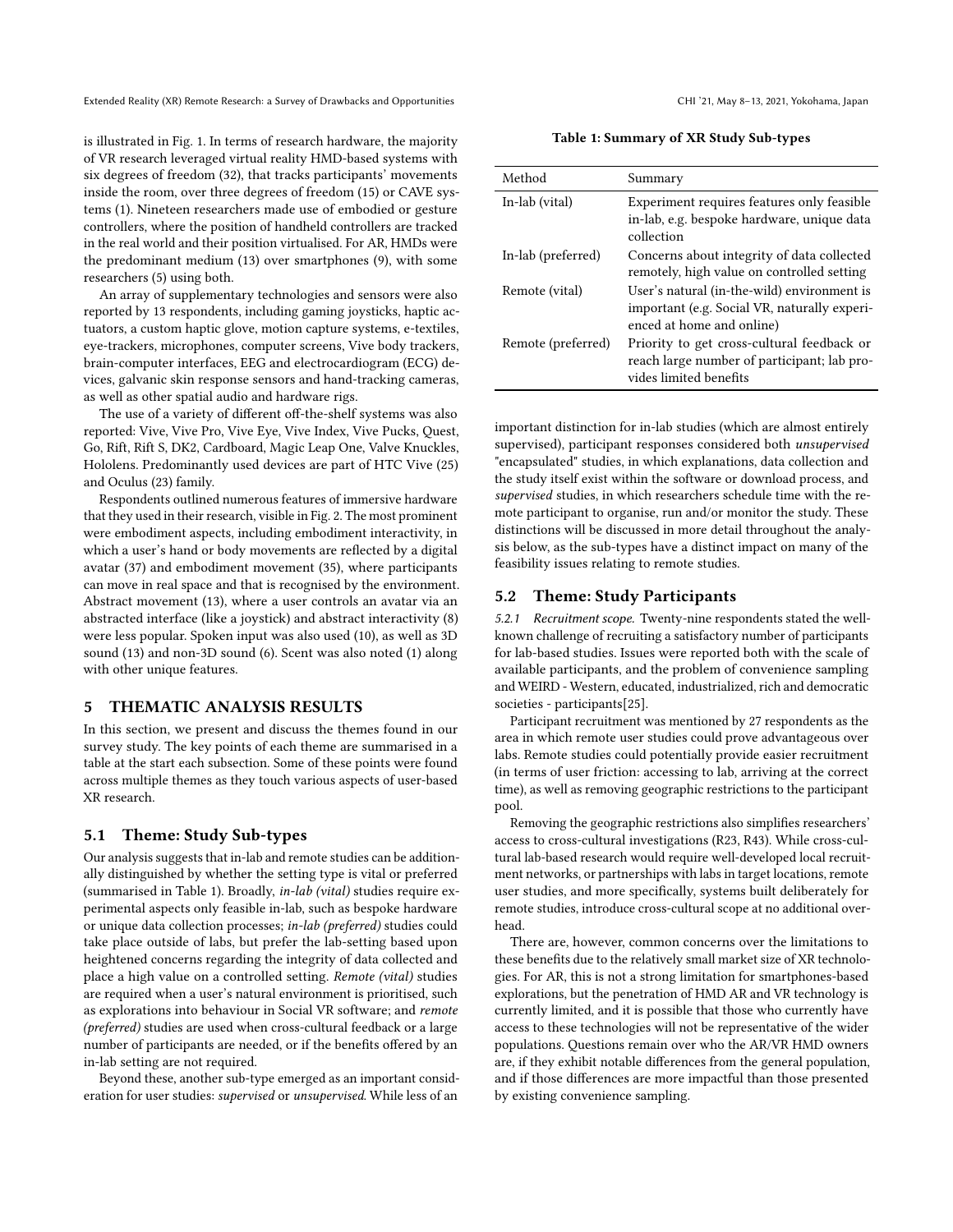| Key Point                   | <i><u><b>Issue</b></u></i> | Lab                                                                       | Remote                                                             |
|-----------------------------|----------------------------|---------------------------------------------------------------------------|--------------------------------------------------------------------|
| <b>Recruitment Scope</b>    | Sample size                | Usually smaller numbers                                                   | Potential for larger number                                        |
| Recruitment Scope           | Sample balance             | Might be easier to ensure balance                                         | How to ensure balance? (e.g. who mostly owns XR<br>equipment?)     |
| Efficiency                  | Time                       | Requires setup time and organise par-<br>ticipants                        | Potential less time especially if encapsulated and<br>unsupervised |
| Precursor Require-<br>ments | Requisites                 | Pre-test and linguistic/culture compre-<br>hension conditions are ensured | Not clear how to verify conditions in remote studies               |

#### Table 2: Study Participants Key Points

Despite the belief that designing for remote participants will increase participant numbers, and therefore the power of studies, it seems unclear how researchers will reach HMD-owning audiences. Thirty respondents who have, or plan to, run remote XR studies have concerns about the infrastructure for recruiting participants remotely. Unlike other remote studies, the requirement for participants to own or have access to XR hardware greatly reduces the pool (around 5 million XR HMDs were sold in 2020 [\[73\]](#page-12-2)). A major outstanding question is how researchers can access these potential participants, although some platforms for recruiting XR participants have emerged in the past few months such as XRDRN.org.

Nine respondents noted that remote XR experiments may encourage participation from previously under-represented groups, including introverts and those who cannot or do not wish to travel into labs to take part (e.g. people who struggle to leave their homes due to physical or mental health issues).

However, respondents with research-specific requirements also raised concerns that recruitment of specific subsets of participants could be more difficult remotely. For example, when recruiting for a medical study of those with age-related mobility issues, it is unlikely that there will be a large cohort with their own XR hardware.

5.2.2 Theme: Efficiency. Twenty-five respondents noted the potential for remote studies to take up less time, particularly if remote studies are encapsulated and unsupervised. They stated that this removes scheduling concerns for both the researcher and the participant, and allows experiments to occur concurrently, reducing the total researcher time needed or increasing the scale of experiment. However, there are concerns this benefit could be offset by increased dropouts for longitudinal studies, due to a less "close" relationship between research and participant (R17, R25).

5.2.3 Participant precursor requirements. One respondent noted they needed to run physiological precursor tests (i.e. visual acuity and stereo vision) that have no remote equivalent. Transitioning to remote research has meant this criteria must now be self-reported. Similarly, experiments have general expectations of linguistic and cultural comprehension, and opening research to a global scale might introduce distinctions from typically explored population. One respondent cautioned that further steps should be taken to ensure participants are able to engage at the intended level, as in-lab these could be filtered out by researcher intuition.

### 5.3 Data Collection

The overwhelming drawback of remote XR research, as reported by the majority respondents, was that of data collection. Excluding changes to participant recruitment, as mentioned above, the issues can broadly be categorised as: (1) bespoke hardware challenges, (2) monitoring/sensing challenges, and (3) data transmission and storage.

The use of bespoke hardware in any type of remote user study is a well-known issue, predominantly regarding the difficulty of managing and shipping bespoke technology to participants and ensuring it works in their test environments. In the context of XR technologies, 13 respondents voiced concerns about the complicated and temperamental system issues that could arise, particularly surrounding the already strenuous demands of PC-based VR on consumer-level XR hardware, without additional overheads (e.g. recording multiple cameras).

Four respondents felt it was unreasonable to ask remote participants to prepare multiple data-collection methods that may be typical in lab-studies, such as video recording and motion tracking. There were also concerns regarding the loss of informal, ad-hoc data collection (e.g. facial expressions, body language, casual conversations).

Finally, concerns were also raised regarding the efforts required to encapsulate all data capture into the XR experience, the effects this might have on data collection (for example, a recent study highlighted a difference on the variability of presence when participants recorded it from inside the VR experience versus outside [\[62\]](#page-12-18)), the reliability of transferring large amounts of data from participants, and how sensitive information (especially in the context of medical XR interventions) can securely be transferred and stored. This areas perhaps presents the biggest area for innovation for remote XR research, as it is reasonable to assume the academic community could create efficient, easy-to-use toolkits for remote data collection in XR environments which integrate to ethics-compliant data archives.

Many data collection methods were deemed infeasible for remote experimentation: EEG, ECG, eye/hand tracking, GSR, as well as body language and facial expressions. Five researchers noted adaptions they had been working on to overcome these, including using HMD orientation to replace eye tracking, and using built-in HMD microphones to record breaths instead of ECG monitoring to determine exertion, or using the HMD controllers to perform hand tracking.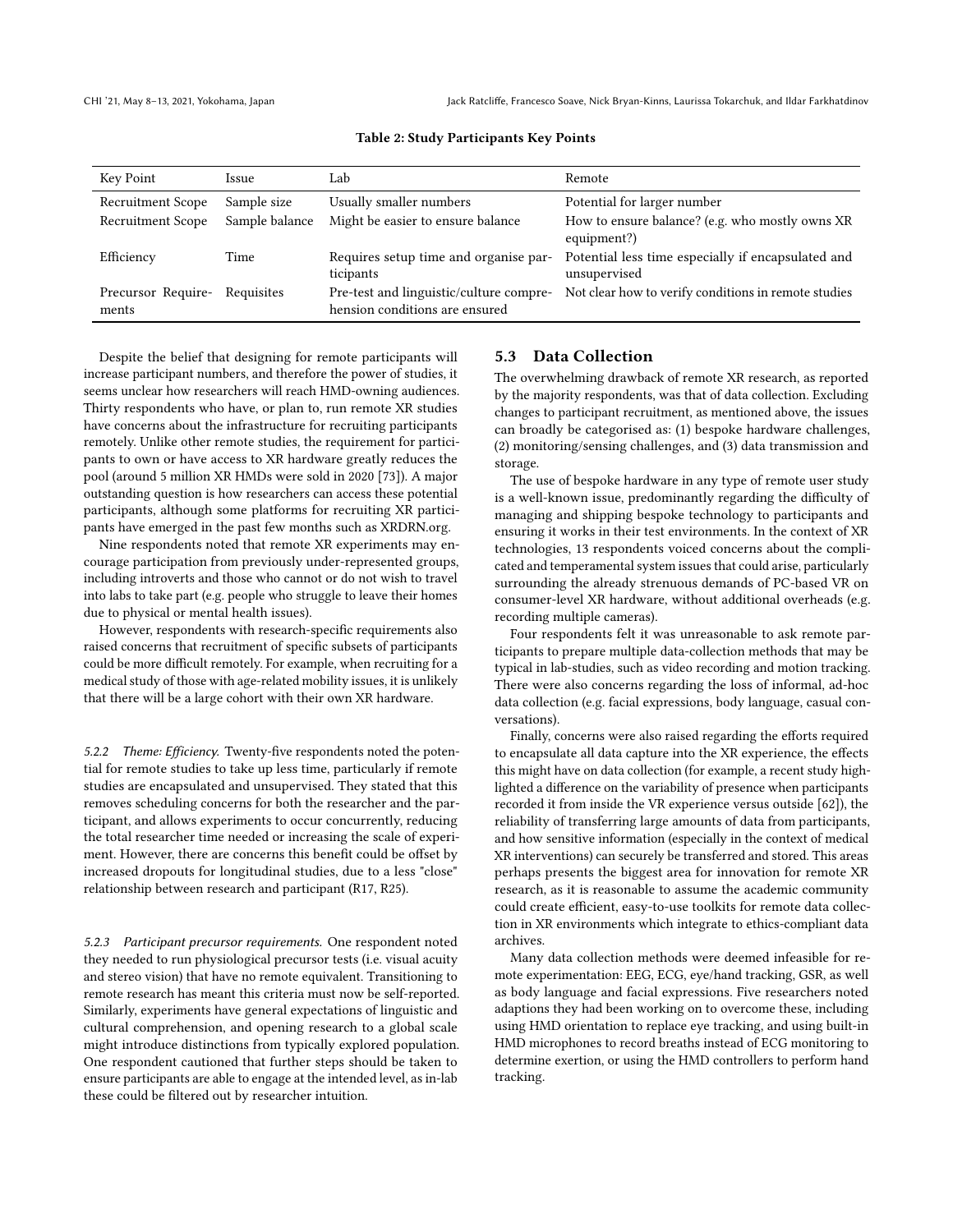| Key Point | Lab                                                                                   | Remote                                                                                                                                  |
|-----------|---------------------------------------------------------------------------------------|-----------------------------------------------------------------------------------------------------------------------------------------|
| Hardware  | Access custom and/or reliable hardware                                                | Limited access to devices (e.g. EEG, ECG, computational<br>power, etc.)                                                                 |
| Data      | Collection can be supervised, more detailed, real-time,<br>more space for qualitative | Mostly unsupervised (less control), human expressions<br>(e.g. facial) are generally lost, qualitative feedback is<br>harder to collect |
| Behaviour | Likely more serious, richer (qualitative) data                                        | Lack of detailed feedback, potentially less honest                                                                                      |

#### Table 3: Data Collection Key Points

Respondents also noted some behavioural concerns and changes for remote, unsupervised participants. These included a lack of participation in qualitative feedback (6 respondents); for one researcher (R20), participants were "encouraged to provide feedback but few took the initiative." Another researcher (R31) stated "Debriefing is such a good space to collect unstructured interview data. Users relax after the questionnaire/debriefing ... produc[ing] a ... meta-narrative where participants consider your questions and their experiences together". The lack of supervision raised concerns regarding whether participants were being "truthful" in their responses, with one researcher (R41) stating that participants attempted to "game" their study in order to claim the participation compensation. However, others stated that unsupervised studies could reduce research bias arising from their perception of the participants' appearance and mannerisms.

### 5.4 Theme: Experiment Processes

5.4.1 Process & Guidance. Many respondents were concerned that unsupervised participants may conduct the experiments incorrectly, or have incorrect assumptions, or misunderstand processes or target actions. Twenty-four respondents felt that guidance would be better provided (introduction, explanations, etc) in a lab setting that also allows ad-hoc guidance and real-time corrections.

There were also concerns over the mental state of participants: remote participants "may not take it seriously" or not focus (lack of motivation and engagement) or approach the study with a specific mood unknown to the researcher (R19, R30). Contrasting opinions suggested that participants may feel that the in-lab experience is "overly formal and uncomfortable" (R32).

Some respondents stated that remote experiments risk losing the "rapport" between researcher and participant, which might negatively influence the way a participant performs a remote study. However, one respondent stated that the transition to remote experimentation allowed them different, deeper, on-going connection with their participants. Their research was for a VR machine learning tool, and they found that moving away from in-person experimentation and to a remote workshop process encouraged the up-take of longitudinal community-building tools. The chosen communication method between researcher and user - Discord servers - became a place for unsupervised interaction between participants, and led to an on-going engagement with the research (R33). However it should be considered that any "rapport" between participant and researcher might introduce bias.

5.4.2 Environment. Concern was raised around participants' environments, and their potential varying unsuitability for remote experimentation, compared with controlled laboratory settings. For example, one respondent (R20) stated: "one user reported walking into their whiteboard multiple times, causing low presence scores." The concern is particularly strong for unsupervised remote experiments, as distractions could enter into the experiment and affect data without the researcher being aware.

This concern was not universal, however. Four respondents noted that their laboratories space was far from distraction free, and even suggested that a remote space could prove freer of interruptions than the space available to them in their research setting; while others stated that researchers should be mindful that the laboratory itself is an artificial space, far more so than where people will typically use their VR setups - in their homes. Five respondents highlighted how XR research could benefit from being deployed in "the participants' own environment".

The immediate environment of the user was also raised as a concern for VR experiment design: the choice of being able to move freely in an open space in a laboratory against a more adaptive solution for the unknown variables of participants' home environments.

Respondents noted that supporting the different VR and AR setups to access a larger remote audience would also prove more labour-intensive, and would introduce more variables compared with the continuity of the tech stack available in-lab. With remote experiments, and more so for encapsulated unsupervised ones, 10 respondents believe there will be more time spent in developing the system.

5.4.3 Hardware and software. A concern regarding remote experiments, particularly unsupervised, is that calibration processes are harder to verify (R30). This could either cause participants to unknowingly have faulty experiences, and therefore report faulty data; or it will increase time taken to verify user experiences are correct. Unknown errors can effect data integrity or participant behaviour. Respondents noted that this type of remote error are often much more difficult and labour-intensive to fix compared with in-lab. This issue is compounded by individual computer systems introducing other confounding factors (for both bug-fixing and data collection) such as frame-rates, graphic fidelity, tracking quality and even resolution can vary dramatically.

Five respondents reflected that overcoming these issues could lead to more robust research plans, as well as better development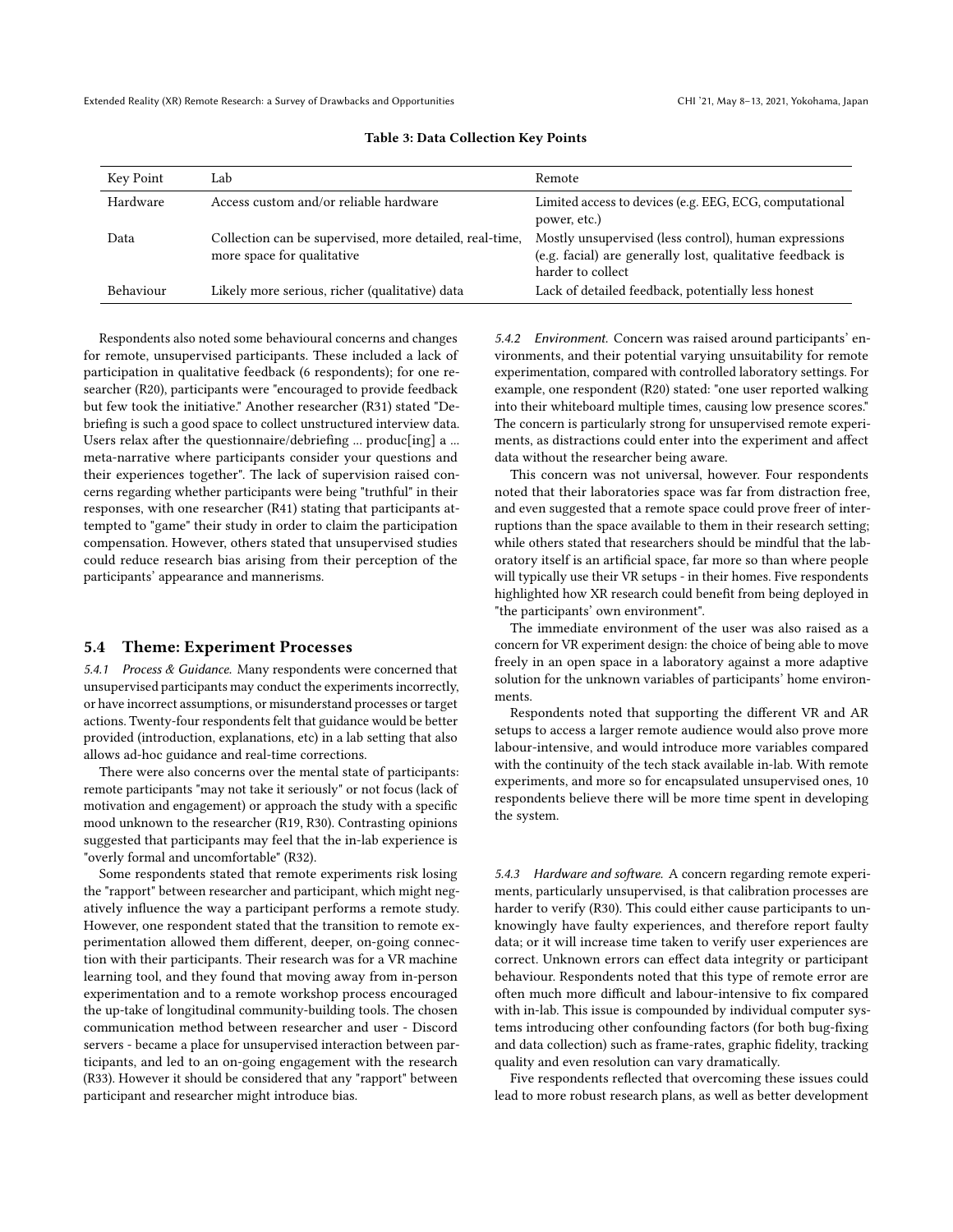| Key Point           | Issue         | Lab                                                                      | Remote                                                                                     |
|---------------------|---------------|--------------------------------------------------------------------------|--------------------------------------------------------------------------------------------|
| Process & Guidance  | Control       | Full control over setup and participants                                 | No control and guidance over participants                                                  |
| Process & Guidance  | Participants  | Rapport with researcher, welcoming, more<br>serious, attentive           | Different attitude, potential cheating                                                     |
| Environment         | Setting       | Can be distracting (e.g. outside noise) but<br>generally more controlled | Might be distracting or overwhelming but<br>likely more realistic/natural for participants |
| Hardware & software | Hardware      | Access to custom devices, normal calibra-<br>tion process                | No calibration (by researcher), potential for<br>unknown errors, no custom tools           |
| Hardware & software | Software      | Allows for Wizard of Oz, adjust setting in<br>real time                  | Issues harder to spot and influence results,<br>longer development time                    |
| Research questions  | <b>Topics</b> | Unchanged, if we go back to normal re-<br>search conditions              | Remote setup might influence research<br>questions and topics                              |
| Cost                |               | Expenditures More time consuming, more expensive to<br>run               | Potentially cheaper but potentially more<br>work for implementation                        |

#### Table 4: Experiment Process Key Points

and end-product software to overcome problems listed. This encapsulation could also lead to easier opportunities for reproducability, as well as the ability for researchers to share working versions of the experiment with other researchers, instead of just the results. It could also help with the versioning of experiments, allowing researchers to build new research on-top of previous experiment software.

Four respondents were aware these advantages are coupled with longer development times. The increased remote development requirements could also be limiting for researchers who face constrained development resources, particularly those outside of computer science departments. This is compounded by the fact that the infrastructure for recruiting remote XR participants, data capture, data storage and bug fixing is not particularly developed. Once these are established, however, respondents felt these might make for a higher overall data quality compared with the current laboratorybased status quo, due to more time spent creating automated recording processes, and not relying on researcher judgement. There are also arguments that the additional development time is offset by the potential increase in participants and, if unsupervised, the reduction in experiment supervision requirements.

Six respondents that use specific hardware in their research, noted that it was currently difficult to measure physiological information in a reliable way, and included hand tracking in this. However, we are aware that some consumer VR hardware (Oculus Quest) allows hand-tracking, and so there is an additional question of whether researchers are being fully supported in knowing what technologies are available to them.

To alleviate issues with reaching participants, two respondents wrote about potentially sending equipment to participants. The limitations of this were noted as hardware having gone missing (which had happened, R35), and participants being unable to use equipment on their own (which had not happened yet).

5.4.4 Research questions. Five respondents noted that their research questions changed or could change depending on whether they were aiming for a laboratory or remote settings. For example, one respondent (R31) suggested that "instead of the relationship

#### Table 5: Health and Safety Key Points

| Key Point     | Summary                                                                 |
|---------------|-------------------------------------------------------------------------|
| Protocols     | Missing standard protocols (to work safely<br>with participants in-lab) |
| Equipment     | Sanitizing of in-lab equipment and spaces                               |
| Remote        | Concerns for remote participants (e.g. acci-                            |
|               | dents during a user study)                                              |
| Real-Time Aid | Not available for remote participants (e.g.<br>motion sickness)         |

of the physical body to virtual space, I'd just assess the actions in virtual space". Others explored the potentiality of having access to many different system setups, for example, now being able to easily ask questions like "are there any systematic differences in cybersickness incidence across different HMDs?". (R39)

Nine respondents speculated that remote research has potential for increasing longitudinal engagement, due to lower barriers to entry for researcher (room booking, time) and participant (no commute), and that rare or geographically based phenomena could be cheaply studied using remote research; as providing those communities access to VR may be cheaper than relocating a researcher to them.

5.4.5 Costs. Eight respondents noted the potential of remote experimentation for reducing some of the cost overheads for running experiments. Laboratories have important costs that are higher than remote studies: lab maintenance, hardware maintenance, staff maintenance. Without these, costs per participant are lower (and for unsupervised studies, almost nil). As experiment space availability was also noted as a concern for laboratory-based experiments, this seems a potentially under-explored area of benefit, provided remote participant recruitment is adequate.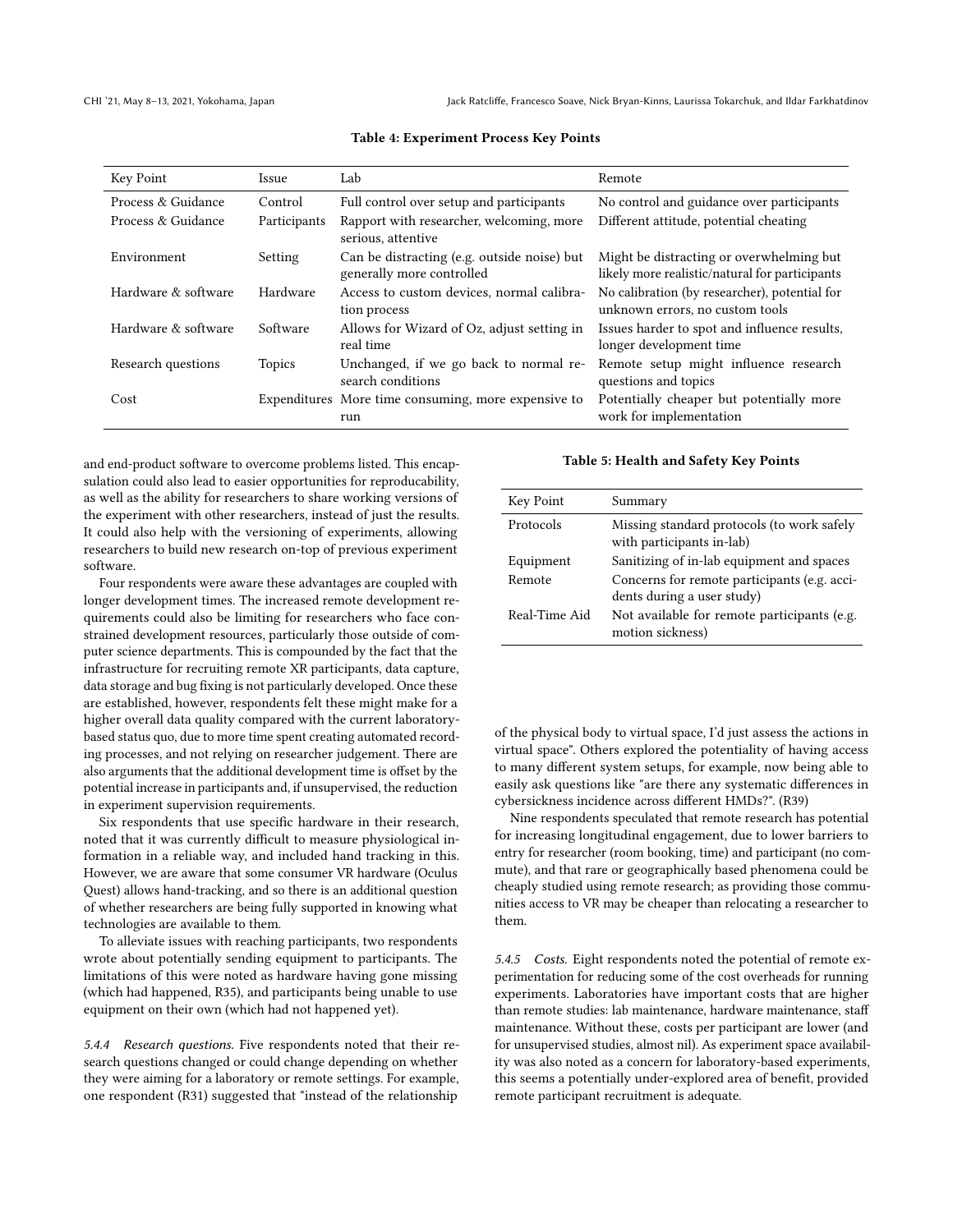# 5.5 Theme: Health & Safety

The leading benefit given for remote user studies was that of health and safety, citing shared HMDs and controllers as a potential vector for Covid-19 transmission, as well as more general issues such as air quality in enclosed lab spaces. Concerns were raised for both viral transmission between participants, and between participant and the researcher. This concern has also increased administration overheads, with 6 respondents stating it could be more time consuming to prepare the lab and organise the studies or using new contract-tracing methods for lab users.

However, respondents also raised concerns about additional safety implications for remote participants. The controlled lab environment is setup to run the study, whereas remote participants are using a general-purpose space. One AR researcher who conducts research that requires participants to move quickly outside in fields noted his study could be considered "incredibly unsafe" if unsupervised or run in an inappropriate location. Additionally, for health and mental health studies, in-lab allows for researcher to provide support, especially with distressing materials. Finally, VR environment design has a direct impact on the level of simulator sickness invoked in participants. There were questions about the responsibility of researchers to be present to aid participants who could be made to feel unwell from a system they build.

# 5.6 Theme: Ethics

Three ethics concerns were reported by respondents: encouraging risky behaviours, responsibility for actions in XR and data privacy. An example of this might be the ethical implications of paying participants, and therefore incentivising them, to take part in what could be considered a high-risk behaviour: entering an enclosed space with a stranger and wearing a VR HMD.

Respondent (R30) raised the question of liability for participants who are injured in their homes while taking part in an XR research project. The embodied nature of XR interventions - and most respondents used this embodiment in their studies - could put participants at a greater risk of harming themselves than with other mediums.

Finally, while cross-cultural recruitment was seen as a potential boom for remote research, questions were raised about ethics and data storage and protection rules when participants are distributed across different countries, each with different data storage laws and guidelines. Although not limited to XR, due to the limited number of VR users, and the disproportionate distribution of their sales, it seems the majority of remote VR participants will originate from North America, and ethics clarification from non-US-based universities are needed.

# 6 COVID-19 IMPLICATIONS

While Covid-19 has impacted most studies around the world, the dependence on shared hardware for XR research, especially HMDs, has led to many implications reported by our respondents. These concerns are particularly related to Covid-19, and therefore be reduced as the pandemic is resolved. However, as it is currently unclear when the pandemic will end, we felt it was useful to discuss them in a dedicated section.

Most respondents noted that Covid-19 had caused a suspension of studies and that they were unclear how long the suspension

Table 6: Covid-19 Implications

| Key Point   | Summary                                      |
|-------------|----------------------------------------------|
| Suspensions | No user studies at the moment                |
| Facilities  | Sanitizing of equipment and spaces           |
| Recruitment | Harder/impossible to recruit in-lab partici- |
|             | pants                                        |
| Exclusion   | Bias and high risk participants              |

would last for, resulting in an overall drop in the number of studies being conducted, with 30 respondents stating it will change the research they conduct (e.g. moving to online surveys). The continuation of lab studies was eventually expected, but with added sanitizing steps. However for many, it was unclear what steps they should take in order to make XR equipment sharing safe. These concerns extended beyond the XR hardware to general facility suitability, including room airflow and official protocols which may vary for each country and/or institution.

Five respondents also had concerns about participants. There were worries that lab-based recruitment would be slow to recover, as participants may be put off taking part in experiments because of the potential virtual transfer vectors. Similarly, respondents were concerned about being responsible for participants, and putting them in a position in which their is a chance they could be exposed to the virus.

There was also concerns around Covid-19 and exclusion, as researchers who are at high risk of Covid-19 or those who are in close contact with high risk populations, would now have to selfexclude from lab-based studies. This might introduce a participant selection bias towards those willing to attend a small room and sharing equipment,

It should be noted that not all labs are facing the same problems - some of our respondents had continued lab-based experimentation during this period, with Covid-19 measures ensuring that participants wore face masks during studies. This was considered a drawback as combined with an HMD, it covered the participant's entire face and was cumbersome. These measures are also known not to be 100% protective.

# 7 DISCUSSION

In the previous section we presented the results as themes we found in our analysis. Some of these presented common characteristics and some issues were reported in multiple themes. We now summarise the results, highlight the key points and suggest important questions for future research.

#### 7.1 Recruitment and participants

As with non-XR experiments, researchers are interested in the potential benefits of remote research for increasing the amount, diversity and segmentation of participants compared with in-lab studies. However, with many respondents reporting that it has been difficult to recruit XR participants, it seems there is a gap between potential and practice. The unanswered question is how to build a pool of participants that is large and diverse enough to accommodate various XR research questions and topics, given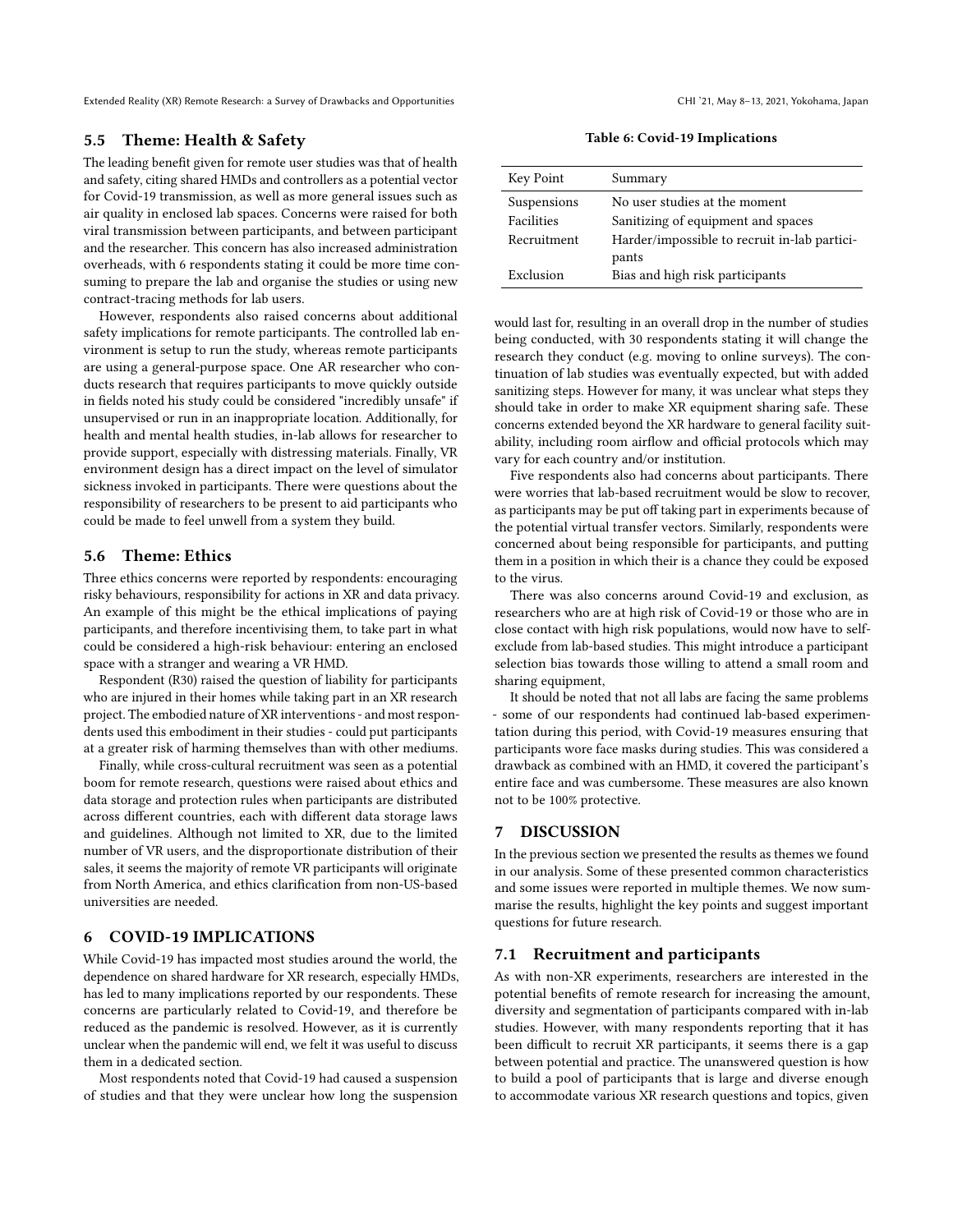that there are few high-end HMDs circulating in the crowdworker community [\[40\]](#page-11-5)[\[46\]](#page-11-3). So far, we have found three potential solutions for participant recruitment, although each requires further study:

(1) Establish a dedicated XR crowdworker community. However, concerns of non-naivety[\[48\]](#page-11-42), which are already levied at the much larger non-XR crowdworker participant pools, would surely be increased. We would also have to understand if the early version of this community would be WEIRD[\[25\]](#page-11-43) and non-representative, especially given the cost barrier to entry for HMDs.

(2) Leverage existing consumer XR communities on the internet, such as the large discussion forums on Reddit. These should increase in size further as they shift from early-adopter to general consumer communities. However, these communities may also have issues with representation.

(3) Establish hardware-lending schemes to enable access to a broader base of participants [\[68\]](#page-12-19). However, the cost of entry and risk of these schemes may make them untenable for smaller XR research communities.

It is also not clear, beyond HMD penetration, what the additional obstacles are that XR poses for online recruitment. Technical challenges (e.g. XR applications needing to run on various devices, on different computers, requiring additional setup beyond simple software installation) and unintuitive experiment procedures (e.g. download X, do an online survey at Y, run X, record Z) for participants are notable distinct issues for remote XR research. It is also unclear if the use of XR technology has an impact on what motivates participants to take part in remote studies, an area of study that has many theoretical approaches even in the non-XR area[\[33\]](#page-11-44).

# 7.2 Data collection

Respondents feel that many types of physiological data collection are not feasible with either XR or non-XR remote research. For remote XR research, there are unique concerns over video and qualitative data collection as using XR technologies can make it (technically) difficult to reliably video or record the activity, as well as moving participants' loci of attention away from the camera or obscuring it behind an HMD. However, the hardware involved in creating XR experiences provides a variety of methods to gather data, such as body position, head nodding, breath-monitoring, hand tracking, HMD angle instead of eye tracking. These can be used to explore research topics that are often monitored via other types of physiological, video or qualitative data, such as attention, motivation, engagement, enjoyment, exertion or focus of attention. It would be useful for XR researchers to build an understanding of what the technologies that are built into XR hardware can tell us about participant experiences, so as to allow us to know the data collection affordances and opportunities of XR hardware.

That said, the infrastructure for collecting and storing this (mass) of XR data remotely is currently not fully implemented, and we are not aware of any end-to-end standardised framework. However, work is being done to simplify the data collection step for XR experiments build in Unity [\[9\]](#page-10-6). There are also opportunities to further develop web-based XR technologies that could send and store data on remote servers easily. There are also ethical concerns, as respondents were unclear on guidance regarding data collection

from participants located in other nations, particularly when they should be paid. This includes how the data is collected, where it should be stored, and how can be manipulated.

# 7.3 Health, safety and Covid-19

At the time of writing, many laboratories are considered unsafe for running user studies. Although some respondents reported being able to work in-lab, the limitations mean it is not currently feasible to run user studies under normal conditions. The main concern for the near future is the lack of standardised protocols to ensure safety of researchers and participants while running user studies and the issue with the ethics protocols of the research institutions. For XR research, it is unclear how to adequately sanitize equipment and tools, as well as how to maintain physical distancing. There are also concerns about the comfort of participants if they are required to wear masks alongside HMDs. Finally, respondents reported concerns about a potential long-term fall in user motivation to take part in such experiments, when HMDs are a notable infection vector. There are distinctly different safety and ethics concerns around remote XR experiments, including the research responsibility for not harming participants (e.g. ensuring environments are safe for the movements, and not inducing simulator sickness), which, while also true of in-lab experiments, are considered a greater challenge when a participant is not co-located with the researcher.

# 7.4 Mediated impact

Respondents reported framing their research questions and experiments differently depending on the target experiment setting. The strongest transition was that of an in-lab study of participants using an AR HMD (Hololens), which changed to a remote study that had participants watch a pre-recorded video of someone using the AR HMD. It seems these kinds of transitions will continue to be necessary depending on how esoteric the hardware is, with fewer concerns for AR smartphone investigations.

A concern for respondents was that remote settings introduce additional uncontrolled variables that need to be considered by researchers, such as potential unknown distractions, trust in participants and their motivation, and issues with remote environmental spaces. However, previous research shows that most HMD-wearing remote participants engage in space well-known to them (the home) and predominantly when they are alone [\[40\]](#page-11-5), which could alleviate some of the environmental space and distraction concerns. Further research into how a home environment could impact XR studies is needed, and the creation of well-defined protocols to alleviate uncontrolled influences remote XR results. Beyond this, we also need to understand any impact that remote experiments may have on results compared with in-lab experiences, especially if we are to be able to reliably contrast lab and remote research. Previous research for non-XR experiments suggest that distinctions between lab and remote settings exist [\[10\]](#page-10-10)[\[64\]](#page-12-15) [\[70\]](#page-12-16), but it has been theorised that the impact might be less for XR experiments, as you "take the experimental environment with you" [\[7\]](#page-10-0).

### 7.5 "Encapsulated" experiments: the ideal?

Respondents stated that creating remote XR experiments might encourage better software development and experimental processes.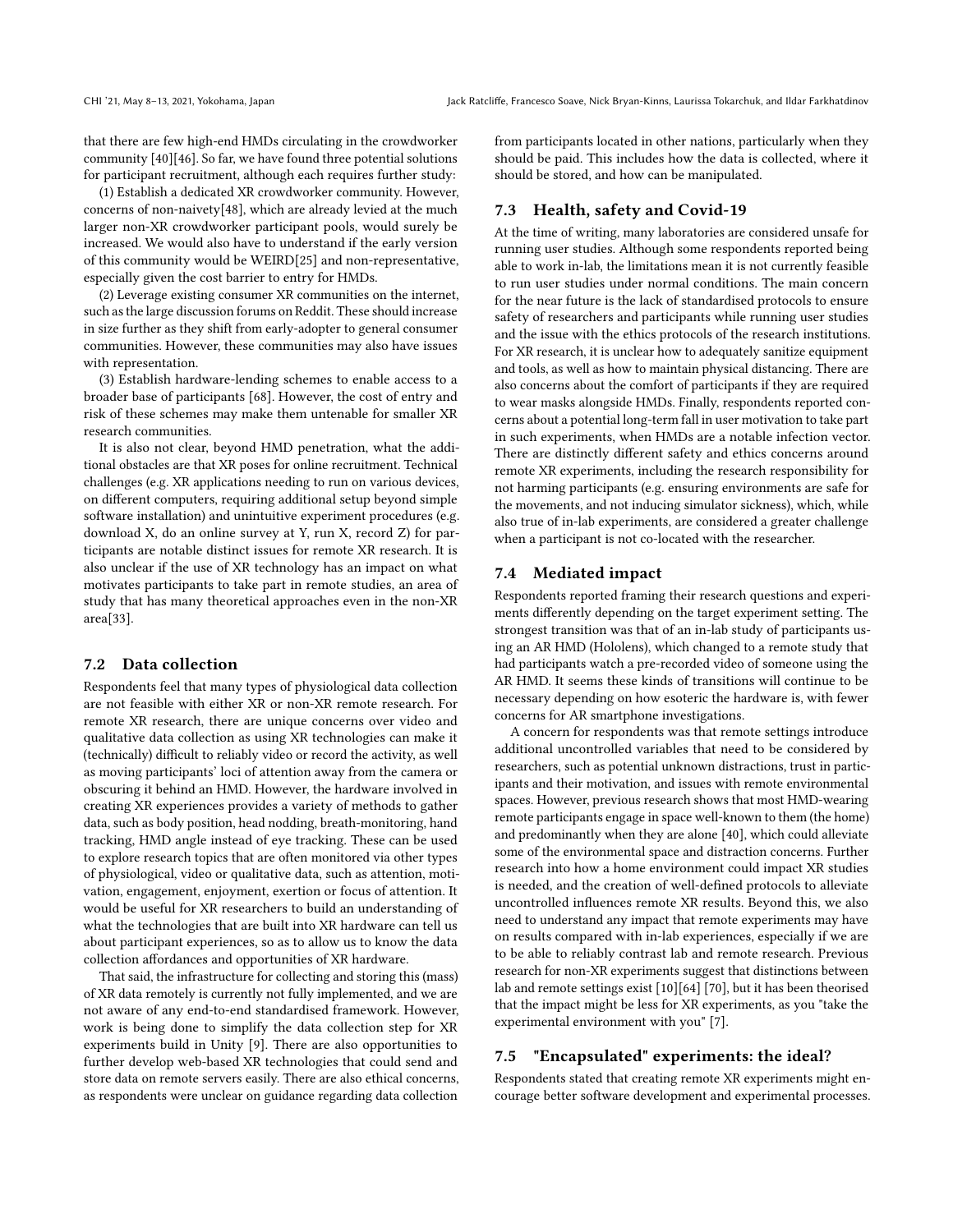If experiments are able to be deployed as all-in-one experience and data collection bundles that can run unsupervised, the time-saving implications for researchers (and participants) are huge, especially when paired with the potential increase in participants. This type of "encapsulated experiment" can also improve replication and transparency, as theorised by Blascovich [\[7\]](#page-10-0), and allow for versioning of experiments, in which researchers can build on perfect replicas of other's experimental environments and processes. Finally, due to the similar nature of XR hardware, data logging techniques could easily be shared between system designers or standardised; something we have seen with the creation of the Unity Experiment Framework [\[9\]](#page-10-6).

However, there are some limitations to this approach. It is likely it will require additional development time from the researchers, especially as a comprehensive experiment framework is established. In addition, there are data collection limitations for remote XR studies, as discussed in previous sections. It is also interesting to consider how encapsulation might work for AR investigations, as the environment will only partially be controlled by the designer.

We believe that the potential for remote XR experiments lies in understanding the data collection affordances of the hardware; collectively building frameworks to ease the collection of this data; and to design research questions that maximise their use; all inside encapsulated experiences. This might be a mindset shift for researchers, who according to our survey, are predominantly laborientated.

# 8 LIMITATIONS

Our goal with this research was to provide an overall insight into the XR researcher community. However, this approach means that insights from sub-communities may not have been found. For example, we had no responses from researchers involved in topics such as vulnerable populations. Further investigation into sub-communities is needed to uncover potential insights for those areas.

### 9 CONCLUSION AND RECOMMENDATIONS

It is clear from our survey that respondents believe that remote XR research has the potential to be a useful research approach. However, it currently suffers from numerous limitations regarding data collection, system development and a lack of clarity around participant recruitment. Analysis of our survey results and literature around remote and remote XR research suggest that, to better understand the boundaries of remote XR experimentation, researchers need answers to the following questions:

- (1) Who are the potential remote XR participants, and are they representative?
- (2) How can we access a large pool of remote XR participants?
- (3) To what extent do remote XR studies affect results compared with in-lab?
- (4) What are the built-in XR data collection affordances of XR hardware, and what can they help us study?
- (5) How can we lower the barriers to creating encapsulated experiment software, to maximise the potential of remote XR research?

We believe there is an opportunity to reconceptualise approaches to XR and remote research. XR experiments, as it stands, are predominantly used to study a participant's experience with an XR system, in an artificial but controlled setting (laboratory) using external data collection methods (surveys, cameras, etc.). However, if we consider XR devices primarily as data-collection hardware with set properties, we can work backwards to understand what research questions are suitable with the existing data collection afforded by XR hardware. Additionally, we also believe that there is potential to reconceptualise, for suitable applications, the home as a natural research location and move away from the laboratory as the default location for user studies. This is a potentially unique opportunity for XR compared with non-XR studies as, for many investigations, the XR experiment takes the environment with it.

# ACKNOWLEDGMENTS

This work is supported by the EPSRC and AHRC Centre for Doctoral Training in Media and Arts Technology (EP/L01632X/1).

#### REFERENCES

- <span id="page-10-5"></span>[1] Judith Amores, Robert Richer, Nan Zhao, Pattie Maes, and Bjoern M Eskofier. 2018. Promoting relaxation using virtual reality, olfactory interfaces and wearable EEG. In 2018 IEEE 15th international conference on wearable and implantable body sensor networks (BSN). IEEE, IEEE, Las Vegas, 98-101.
- <span id="page-10-7"></span>[2] Elliot Aronson. 1969. The theory of cognitive dissonance: A current perspective. Advances in experimental social psychology 4, 1 (1969), 34.
- <span id="page-10-13"></span>[3] Frederik Aust, Birk Diedenhofen, Sebastian Ullrich, and Jochen Musch. 2013. Seriousness checks are useful to improve data validity in online research. Behavior research methods 45, 2 (2013), 527–535.
- <span id="page-10-4"></span>[4] Jakki Bailey, Jeremy N Bailenson, Andrea Stevenson Won, June Flora, and K Carrie Armel. 2012. Presence and memory: immersive virtual reality effects on cued recall. In Proceedings of the International Society for Presence Research Annual Conference. Citeseer, International Society for Presence Research Annual Conference, Philadelphia, Pennsylvania, USA, 24–26.
- <span id="page-10-9"></span>[5] Domna Banakou, Parasuram D Hanumanthu, and Mel Slater. 2016. Virtual embodiment of white people in a black virtual body leads to a sustained reduction in their implicit racial bias. Frontiers in human neuroscience 10 (2016), 601.
- <span id="page-10-1"></span>[6] Jim Blascovich. 2002. Social influence within immersive virtual environments. In The social life of avatars. Springer, California, USA, 127–145.
- <span id="page-10-0"></span>[7] Jim Blascovich, Jack Loomis, Andrew C Beall, Kimberly R Swinth, Crystal L Hoyt, and Jeremy N Bailenson. 2002. Immersive virtual environment technology as a methodological tool for social psychology. Psychological inquiry 13, 2 (2002), 103–124.
- <span id="page-10-15"></span>[8] Virginia Braun and Victoria Clarke. 2006. Using thematic analysis in psychology. Qualitative research in psychology 3, 2 (2006), 77–101.
- <span id="page-10-6"></span>Jack Brookes, Matthew Warburton, Mshari Alghadier, Mark Mon-Williams, and Faisal Mushtaq. 2019. Studying human behavior with virtual reality: The Unity Experiment Framework. Behavior research methods 1, 52 (2019), 1–9.
- <span id="page-10-10"></span>[10] Tom Buchanan. 2000. Potential of the Internet for personality research. In Psychological experiments on the Internet. Elsevier, Wir 8AL United Kingdom, 121–140.
- <span id="page-10-11"></span>[11] Michael Buhrmester, Tracy Kwang, and Samuel D Gosling. 2016. Amazon's Mechanical Turk: A new source of inexpensive, yet high-quality data? Perspectives on Psychological Science 1, 6 (2016), 3–5.
- <span id="page-10-14"></span>[12] Michael D Buhrmester, Sanaz Talaifar, and Samuel D Gosling. 2018. An evaluation of Amazon's Mechanical Turk, its rapid rise, and its effective use. Perspectives on Psychological Science 13, 2 (2018), 149–154.
- <span id="page-10-12"></span>[13] Krista Casler, Lydia Bickel, and Elizabeth Hackett. 2013. Separate but equal? A comparison of participants and data gathered via Amazon's MTurk, social media, and face-to-face behavioral testing. Computers in human behavior 29, 6 (2013), 2156–2160.
- <span id="page-10-2"></span>[14] Woong Choi, Liang Li, Satoru Satoh, and Kozaburo Hachimura. 2016. Multisensory integration in the virtual hand illusion with active movement. BioMed research international 2016 (2016), 9.
- <span id="page-10-8"></span>[15] Richard E Clark and Terrance G Craig. 1992. Research and theory on multimedia learning effects. In Interactive multimedia learning environments. Springer, University of Southern California USA, 19–30.
- <span id="page-10-3"></span>[16] Lauri Connelly, Yicheng Jia, Maria L Toro, Mary Ellen Stoykov, Robert V Kenyon, and Derek G Kamper. 2010. A pneumatic glove and immersive virtual reality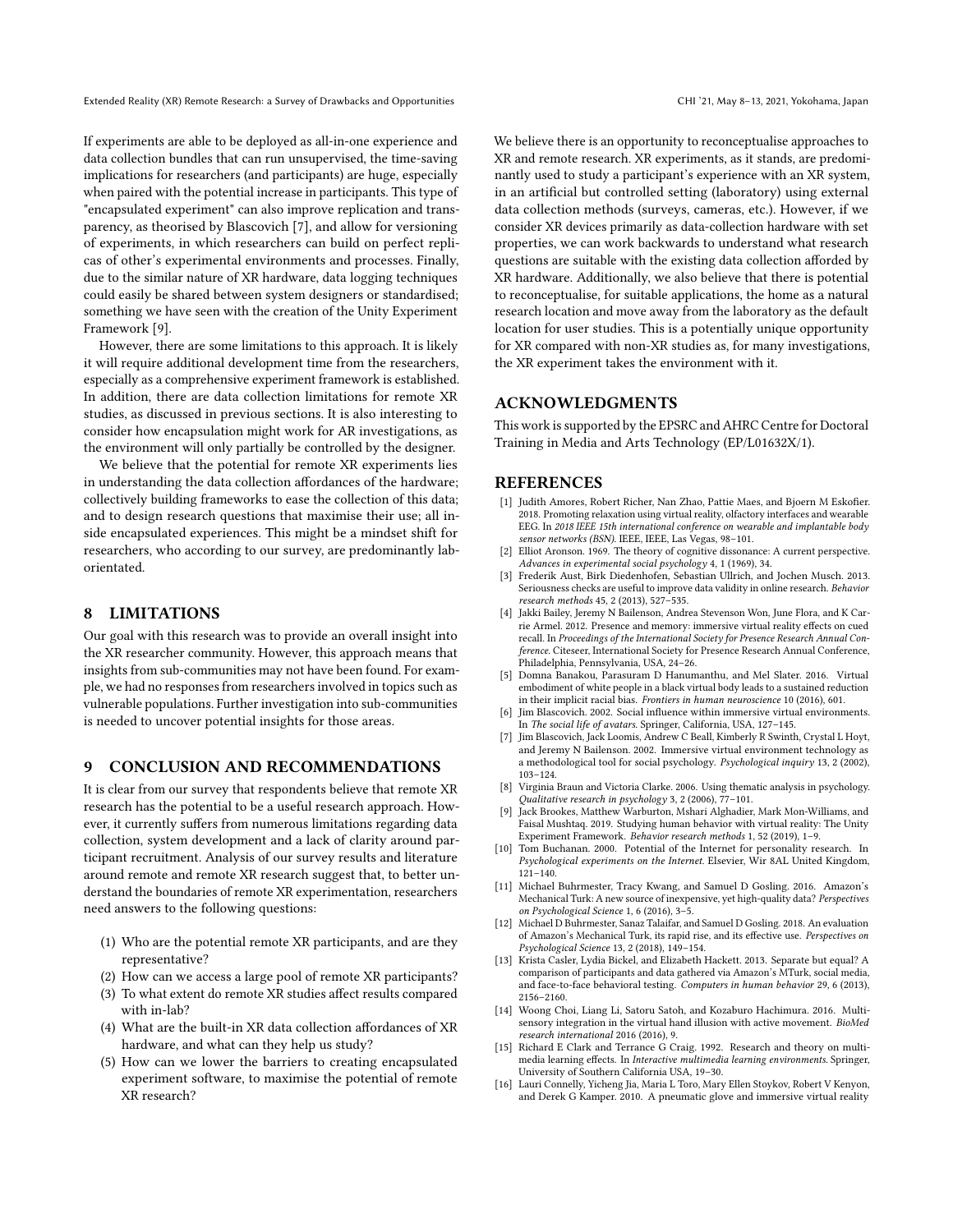environment for hand rehabilitative training after stroke. IEEE Transactions on Neural Systems and Rehabilitation Engineering 18, 5 (2010), 551–559.

- <span id="page-11-35"></span>[17] S. A. Creasy, R. J. Rogers, K. K. Davis, B. B. Gibbs, E. E. Kershaw, and J. M. Jakicic. 2017. Effects of supervised and unsupervised physical activity programmes for weight loss. Obesity Science & Practice 3, 2 (2017), 143–152. [https://doi.org/10.](https://doi.org/10.1002/osp4.107) [1002/osp4.107](https://doi.org/10.1002/osp4.107) arXiv[:https://onlinelibrary.wiley.com/doi/pdf/10.1002/osp4.107](https://arxiv.org/abs/https://onlinelibrary.wiley.com/doi/pdf/10.1002/osp4.107)
- <span id="page-11-17"></span>[18] Darragh Egan, Sean Brennan, John Barrett, Yuansong Qiao, Christian Timmerer, and Niall Murray. 2016. An evaluation of Heart Rate and ElectroDermal Activity as an objective QoE evaluation method for immersive virtual reality environments. In 2016 Eighth International Conference on Quality of Multimedia Experience (QoMEX). IEEE, IEEE, Lisbon, Portugal, 1–6.
- <span id="page-11-26"></span>[19] Donald P Ely and Barbara B Minor. 1994. Educational Media and Technology Yearbook, 1994. Volume 20. ERIC, 6633, Englewood, CO.
- <span id="page-11-14"></span>[20] Daniel Freeman, Polly Haselton, Jason Freeman, Bernhard Spanlang, Sameer Kishore, Emily Albery, Megan Denne, Poppy Brown, Mel Slater, and Alecia Nickless. 2018. Automated psychological therapy using immersive virtual reality for treatment of fear of heights: a single-blind, parallel-group, randomised controlled trial. The Lancet Psychiatry 5, 8 (2018), 625–632.
- <span id="page-11-40"></span>[21] Joseph K Goodman, Cynthia E Cryder, and Amar Cheema. 2013. Data collection in a flat world: The strengths and weaknesses of Mechanical Turk samples. Journal of Behavioral Decision Making 26, 3 (2013), 213–224.
- <span id="page-11-28"></span>[22] Samuel D Gosling, Simine Vazire, Sanjay Srivastava, and Oliver P John. 2004. Should we trust web-based studies? A comparative analysis of six preconceptions about internet questionnaires. American psychologist 59, 2 (2004), 93.
- <span id="page-11-15"></span>[23] Diane Gromala, Xin Tong, Amber Choo, Mehdi Karamnejad, and Chris D Shaw. 2015. The virtual meditative walk: virtual reality therapy for chronic pain management. In Proceedings of the 33rd Annual ACM Conference on Human Factors in Computing Systems. Association for Computing Machinery, New York, NY, USA, 521–524.
- <span id="page-11-38"></span>[24] Azriel Grysman. 2015. Collecting narrative data on Amazon's Mechanical Turk. Applied Cognitive Psychology 29, 4 (2015), 573–583.
- <span id="page-11-43"></span>[25] Joseph Henrich, Steven J Heine, and Ara Norenzayan. 2010. Most people are not WEIRD. Nature 466, 7302 (2010), 29–29.
- <span id="page-11-32"></span>[26] M. Hertzum, Pia Borlund, and K. B. Kristoffersen. 2015. What Do Thinking-Aloud Participants Say? A Comparison of Moderated and Unmoderated Usability Sessions. International Journal of Human-Computer Interaction 31 (2015), 557 – 570.
- <span id="page-11-18"></span>[27] Hunter G Hoffman, Azucena Garcia-Palacios, Veronica Kapa, Jennifer Beecher, and Sam R Sharar. 2003. Immersive virtual reality for reducing experimental ischemic pain. International Journal of Human-Computer Interaction 15, 3 (2003), 469–486.
- <span id="page-11-10"></span>[28] Crystal L Hoyt, Jim Blascovich, and Kimberly R Swinth. 2003. Social inhibition in immersive virtual environments. Presence: Teleoperators & Virtual Environments 12, 2 (2003), 183–195.
- <span id="page-11-4"></span>[29] Bernd Huber and Krzysztof Z Gajos. 2020. Conducting online virtual environment experiments with uncompensated, unsupervised samples. Plos one 15, 1 (2020), e0227629.
- <span id="page-11-16"></span>[30] Naomi Josman, Eli Somer, Ayelet Reisberg, Patrice L Weiss, Azucena Garcia-Palacios, and Hunter Hoffman. 2006. BusWorld: designing a virtual environment for post-traumatic stress disorder in Israel: a protocol. Cyberpsychology & Behavior 9, 2 (2006), 241–244.
- <span id="page-11-20"></span>[31] Roland Kehl and Luc Van Gool. 2004. Real-time pointing gesture recognition for an immersive environment. In Sixth IEEE International Conference on Automatic Face and Gesture Recognition, 2004. Proceedings. IEEE, IEEE, Seoul, South Korea, 577–582.
- <span id="page-11-33"></span>[32] Pyry Kettunen and J. Oksanen. 2018. Effects of Unsupervised Participation over the Internet on a Usability Study about Map Animation. In New Directions in Geovisual Analytics: Visualization, Computation, and Evaluation. Lipics, 02430 Finland, 7:1–7:7.
- <span id="page-11-44"></span>[33] Florian Keusch. 2015. Why do people participate in Web surveys? Applying survey participation theory to Internet survey data collection. Management review quarterly 65, 3 (2015), 183–216.
- <span id="page-11-11"></span>[34] Konstantina Kilteni, Ilias Bergstrom, and Mel Slater. 2013. Drumming in immersive virtual reality: the body shapes the way we play. IEEE transactions on visualization and computer graphics 19, 4 (2013), 597–605.
- <span id="page-11-22"></span>[35] Konstantina Kilteni, Raphaela Groten, and Mel Slater. 2012. The sense of embodiment in virtual reality. Presence: Teleoperators and Virtual Environments 21, 4 (2012), 373–387.
- <span id="page-11-0"></span>[36] Panagiotis Kourtesis, Danai Korre, Simona Collina, Leonidas AA Doumas, and Sarah E MacPherson. 2020. Guidelines for the development of immersive virtual reality software for cognitive neuroscience and neuropsychology: the development of virtual reality everyday assessment lab (VR-EAL), a neuropsychological test battery in immersive virtual reality. Frontiers in Computer Science 1 (2020), 12.
- <span id="page-11-29"></span>[37] John H Krantz and Reeshad Dalal. 2000. Validity of Web-based psychological research. In Psychological experiments on the Internet. Elsevier, Indiana 47243, 35–60.
- <span id="page-11-36"></span>[38] A. Lacroix, R. Kressig, T. Muehlbauer, Y. Gschwind, B. Pfenninger, O. Bruegger, and U. Granacher. 2015. Effects of a Supervised versus an Unsupervised Combined Balance and Strength Training Program on Balance and Muscle Power in Healthy Older Adults: A Randomized Controlled Trial. Gerontology 62 (2015), 275 – 288.
- <span id="page-11-7"></span>[39] Barbara L. Ludlow. 2015. Virtual Reality: Emerging Applications and Future Directions. Rural Special Education Quarterly 34, 3 (2015), 3–10. [https://doi.org/](https://doi.org/10.1177/875687051503400302) [10.1177/875687051503400302](https://doi.org/10.1177/875687051503400302)
- <span id="page-11-5"></span>[40] Xiao Ma, Megan Cackett, Leslie Park, Eric Chien, and Mor Naaman. 2018. Webbased VR experiments powered by the crowd. In Proceedings of the 2018 World Wide Web Conference. International World Wide Web Conferences Steering Committee, Republic and Canton of Geneva, CHE, 33–43.
- <span id="page-11-25"></span>[41] Guido Makransky, Thomas S Terkildsen, and Richard E Mayer. 2019. Adding immersive virtual reality to a science lab simulation causes more presence but less learning. Learning and Instruction 60 (2019), 225–236.
- <span id="page-11-37"></span>[42] Winter Mason and Siddharth Suri. 2012. Conducting behavioral research on Amazon's Mechanical Turk. Behavior research methods 44, 1 (2012), 1–23.
- <span id="page-11-30"></span>[43] Youngme Moon. 1998. The effects of distance in local versus remote humancomputer interaction. In Proceedings of the SIGCHI conference on Human factors in computing systems. ACM Press/Addison-Wesley Publishing Co., USA, 103–108. [44] Masahiro Mori, Karl F MacDorman, and Norri Kageki. 2012. The uncanny valley
- <span id="page-11-24"></span><span id="page-11-23"></span>[from the field]. IEEE Robotics & Automation Magazine 19, 2 (2012), 98–100. [45] Jason D Moss and Eric R Muth. 2011. Characteristics of head-mounted displays
- and their effects on simulator sickness. Human factors 53, 3 (2011), 308–319.
- <span id="page-11-3"></span>[46] Aske Mottelson and Kasper Hornbæk. 2017. Virtual reality studies outside the laboratory. In Proceedings of the 23rd acm symposium on virtual reality software and technology. Association for Computing Machinery, New York, NY, USA,  $1 - 10$ .
- <span id="page-11-21"></span>[47] Xueni Pan and Antonia F de C Hamilton. 2018. Why and how to use virtual reality to study human social interaction: The challenges of exploring a new research landscape. British Journal of Psychology 109, 3 (2018), 395–417.
- <span id="page-11-42"></span>[48] Gabriele Paolacci and Jesse Chandler. 2014. Inside the Turk: Understanding Mechanical Turk as a participant pool. Current Directions in Psychological Science 23, 3 (2014), 184–188.
- <span id="page-11-2"></span>[49] Gabriele Paolacci, Jesse Chandler, and Panagiotis G Ipeirotis. 2010. Running experiments on amazon mechanical turk. Judgment and Decision making 5, 5 (2010), 411–419.
- <span id="page-11-39"></span>[50] Eyal Peer, Laura Brandimarte, Sonam Samat, and Alessandro Acquisti. 2017. Beyond the Turk: Alternative platforms for crowdsourcing behavioral research. Journal of Experimental Social Psychology 70 (2017), 153–163.
- <span id="page-11-41"></span>[51] Eyal Peer, Joachim Vosgerau, and Alessandro Acquisti. 2014. Reputation as a sufficient condition for data quality on Amazon Mechanical Turk. Behavior research methods 46, 4 (2014), 1023–1031.
- <span id="page-11-19"></span>[52] Thammathip Piumsomboon, Gun Lee, Robert W Lindeman, and Mark Billinghurst. 2017. Exploring natural eye-gaze-based interaction for immersive virtual reality. In 2017 IEEE Symposium on 3D User Interfaces (3DUI). IEEE, IEEE, Los Angeles, CA, USA, 36–39.
- <span id="page-11-1"></span>[53] Jennifer Preece. 2016. Citizen science: New research challenges for human– computer interaction. International Journal of Human-Computer Interaction 32, 8 (2016), 585–612.
- <span id="page-11-13"></span>[54] Jaziar Radianti, Tim A Majchrzak, Jennifer Fromm, and Isabell Wohlgenannt. 2020. A systematic review of immersive virtual reality applications for higher education: Design elements, lessons learned, and research agenda. Computers & Education 147 (2020), 103778.
- <span id="page-11-9"></span>[55] Jack Ratcliffe and Laurissa Tokarchuk. 2020. Evidence for embodied cognition in immersive virtual environments using a second language learning environment. In 2020 IEEE Conference on Games (CoG). IEEE, IEEE, London, UK, 1–8.
- <span id="page-11-8"></span>[56] Jack Ratcliffe and Laurissa Tokarchuk. 2020. Presence, Embodied Interaction and Motivation: Distinct Learning Phenomena in an Immersive Virtual Environment. In Proceedings of the 28th ACM International Conference on Multimedia. IEEE, London, UK, 1–8.
- <span id="page-11-31"></span>[57] Ulf-Dietrich Reips. 2000. The Web experiment method: Advantages, disadvantages, and solutions. In Psychological experiments on the Internet. Elsevier, CH-8032 Zurich Switzerland, 89–117.
- <span id="page-11-27"></span>[58] Yvonne Rogers and Paul Marshall. 2017. Research in the Wild. Synthesis Lectures on Human-Centered Informatics 10, 3 (2017), i–97.
- <span id="page-11-34"></span>[59] Robert S. Ryan, Mara Wilde, and Samantha Crist. 2013. Compared to a small, supervised lab experiment, a large, unsupervised web-based experiment on a previously unknown effect has benefits that outweigh its potential costs. Computers in Human Behavior 29, 4 (2013), 1295 – 1301. [https://doi.org/10.1016/j.chb.](https://doi.org/10.1016/j.chb.2013.01.024)  $2013.01.024$
- <span id="page-11-6"></span>[60] David Saffo, Caglar Yildirim, Sara Di Bartolomeo, and Cody Dunne. 2020. Crowdsourcing Virtual Reality Experiments using VRChat. In Extended Abstracts of the 2020 CHI Conference on Human Factors in Computing Systems. Association for Computing Machinery, New York, NY, USA, 1–8.
- <span id="page-11-12"></span>[61] Ferran Argelaguet Sanz, Anne-Hélène Olivier, Gerd Bruder, Julien Pettré, and Anatole Lécuyer. 2015. Virtual proxemics: Locomotion in the presence of obstacles in large immersive projection environments. In 2015 IEEE Virtual Reality (VR). IEEE, IEEE, Arles, France, 75–80.